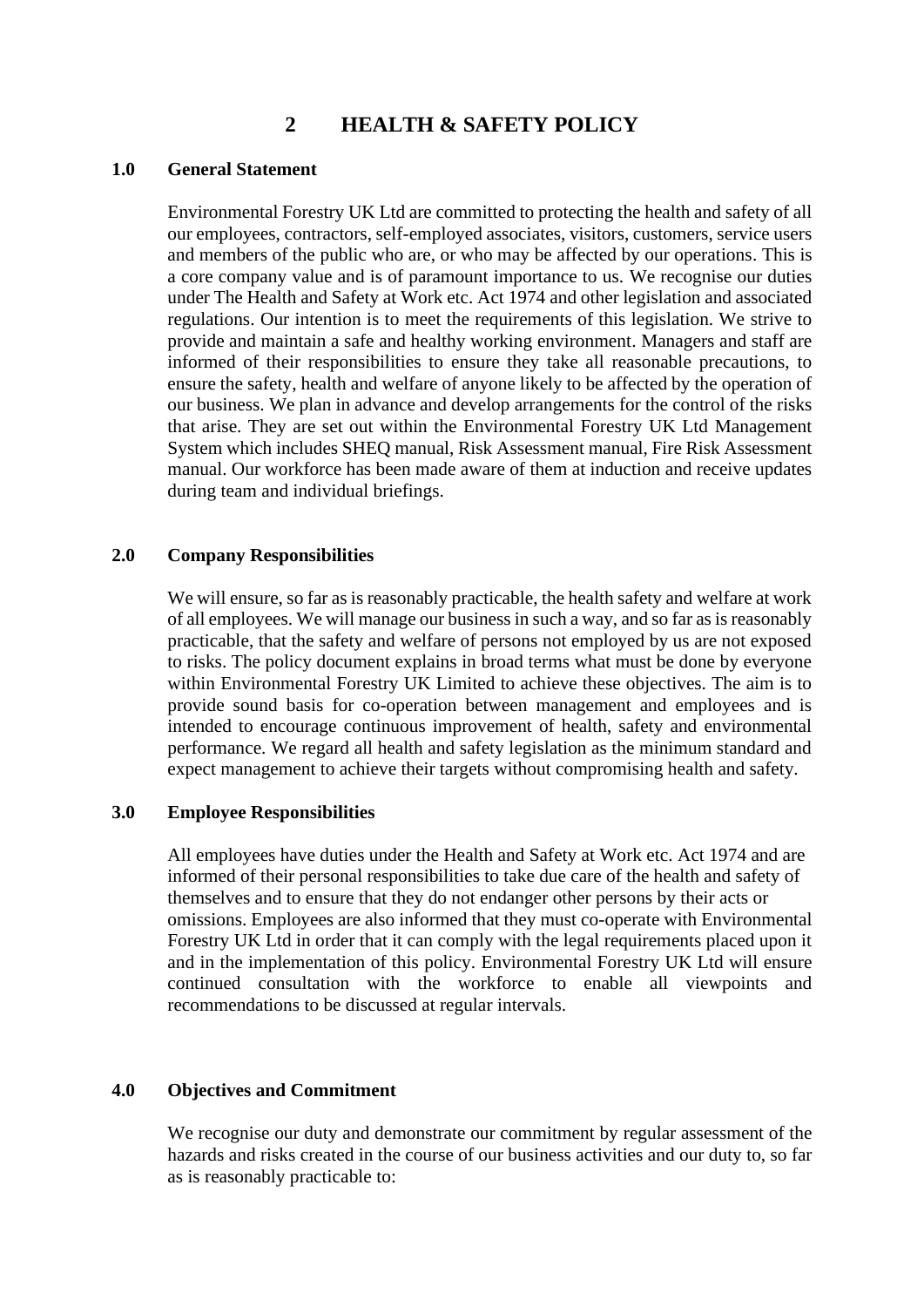- provide adequate control of the health and safety risks so identified.
- consult with our employees on matters affecting their health and safety.
- provide and maintain safe plant and equipment.
- ensure the safe handling and use of substances.
- provide information, instruction, training where necessary for our workforce.
- ensure that all employees are competent to do their work.
- prevent workplace accidents, incidents and cases of work-related ill health.
- maintain a safe and healthy working environment.
- actively manage and supervise health and safety at work.
- ensure that we adequately communicate with, train and manage employees who may not be fluent in English.
- have access to competent advice.
- review at least annually and revise, as necessary, this policy.
- provide adequate resources for its implementation.

We recognise that we have a duty to and are committed to:

• co-operate and work with other employers and their employees, when their employees come onto any of our premises or sites to do work for us, to ensure the health and safety of everyone at work.

# **Objectives:**

To help achieve our objectives and ensure our employees also recognise their duties under health and safety legislation whilst at work, we inform them of their duty to take reasonable care for themselves and for others who might be affected by their activities. We achieve this at induction and through regular safety briefings by explaining their responsibilities and setting out our health and safety rules.

- Prevent accidents and cases of work-related ill health by managing the health and safety risks in the workplace.
- Control and monitor the effect of work on health, whether through sudden injury or through long-term exposure to agents with latent effects on health, and the prevention of occupational disease through techniques and procedures which include health surveillance, ergonomics and effective management systems.
- Reduce risk wherever possible and prevent injury and loss due to damage.
- Identify health and safety hazards and manage those hazards so that the risks are effectively controlled.
- Work to safety standards, which satisfy our statutory requirements and reflect good industry working practices and plan work to ensure that it can be done safely.
- Review and develop these standards continuously, revise them accordingly when changes in legislation, industry practices or technology occur.
- Top management are committed to the requirements of ISO 45001 and National Highway Sector Scheme (NHSS) Schemes 2A & 18